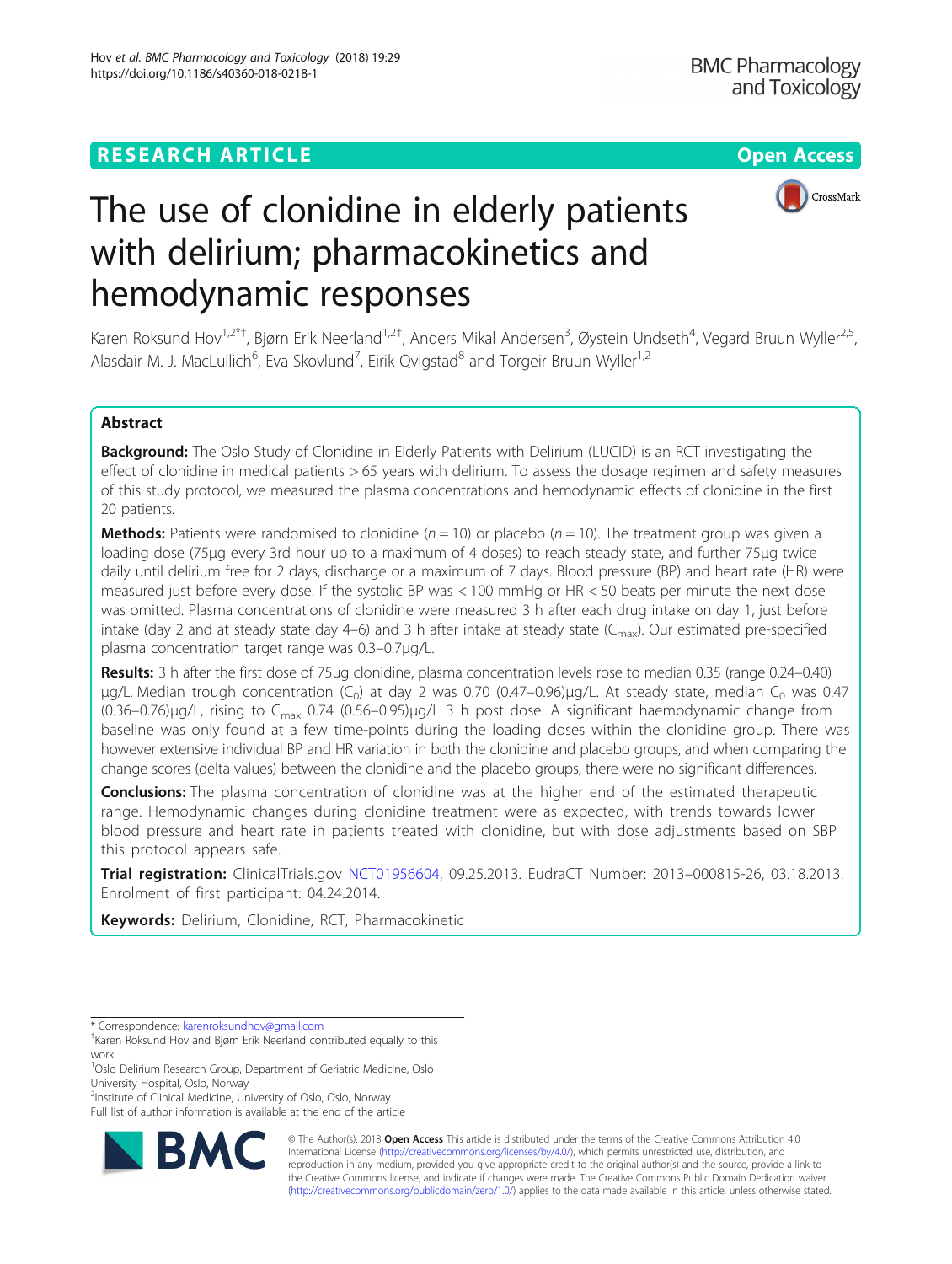## Background

Despite their dominance in the clinical practice of medicine, older people are poorly represented in drug trials [[1\]](#page-8-0). There are many potential reasons for this, including heterogeneity due to variations in biological aging, the wide range of comorbidities and polypharmacy. For informed decisions to be made in older people, however, it is important that drug trials overcome these challenges.

Delirium is a disturbance in attention, awareness and cognition with acute onset resulting from medical illness, trauma, surgery or drugs. Delirium affects 20% of hospitalised patients [[2](#page-8-0)] and is associated with poor outcomes [[3\]](#page-8-0). Drugs are widely used in the treatment of delirium [\[4,](#page-8-0) [5](#page-8-0)], despite the lack of positive evidence of their effectiveness  $[6, 7]$  $[6, 7]$  $[6, 7]$  $[6, 7]$  $[6, 7]$ . The pathogenesis is not well understood, but one prominent hypothesis is that delirium may in part result from exaggerated and/or pro-longed stress responses [\[8](#page-8-0)].

Dexmedetomidine, a parenterally administered alpha2-adrenergic receptor agonist which attenuates sympathetic nervous system activity [\[9](#page-8-0)], shows promise as treatment for delirium in intensive care units (ICU)  $[10-16]$  $[10-16]$  $[10-16]$  $[10-16]$ . A recently published RCT showed that prophylactic low-dose dexmedetomidine significantly decreased occurrence of post-operative delirium [\[17](#page-9-0)]. Indeed, it is now in clinical use in the USA and Europe [[18](#page-9-0)]. However, most patients with delirium are outside of ICUs, where intravenous use of dexmedetomidine is not feasible. An alternative agent is orally administered clonidine, which has very similar pharmacological properties to dexmedetomidine [\[19\]](#page-9-0), even though its alpha-2-adrenergic selectivity is lower [[20](#page-9-0)]. Clonidine in delirium is poorly studied, but a pilot study showed that the use of clonidine infusion during the weaning period after surgery for type-A aortic dissection might reduce the severity of delirium [[21\]](#page-9-0).

The Oslo Study of Clonidine in Elderly Patients with Delirium (LUCID) is an RCT designed to investigate the effectiveness of clonidine as a treatment for delirium in geriatric medical patients [[22\]](#page-9-0). The properties of clonidine make it challenging to anticipate the right dosage to achieve an appropriate balance between efficacy and safety in older patients. Most pharmacological studies of clonidine have been conducted in younger adults [[23](#page-9-0)– [25\]](#page-9-0) or in children [\[26,](#page-9-0) [27\]](#page-9-0). Concentrations of clonidine known to have clinical effects in adults range from 0.2 to 2.0 μg/L [[24](#page-9-0), [25](#page-9-0), [27\]](#page-9-0). After oral administration the maximum plasma concentration ( $C_{\text{max}}$ ) occurs after 1– 3h[[23](#page-9-0)]; higher doses yield proportionately higher concentrations [[25](#page-9-0)]. The metabolism of clonidine is hepatic, mainly through CYP2D6 [[28\]](#page-9-0), but varying amounts of unmetabolised clonidine are excreted by the kidneys. The reduction in mean arterial pressure (MAP), as well as the risk of side effects like sedation and dry mouth, is highest when the plasma concentration of clonidine peaks (i.e. between 2 and 3 h after administration), even though only the hemodynamic effects (i.e. blood pressure and heart rate) correlate with the concentration levels [\[25\]](#page-9-0).

To the best of our knowledge, there are no studies on the safety of clonidine and its hemodynamic effects in geriatric hospitalized patients with delirium. This study aims to investigate in detail the dosage regimen of clonidine in the LUCID protocol through measuring both plasma concentrations and hemodynamic effects. We aimed for the intermediate to low levels, that is, between 0.3 and 0.7 μg/L, because higher plasma concentration levels may increase the risk of adverse events, including hypotension, whereas plasma concentration levels lower than 0.3 μg/L might be insufficient to give a significant clinical effect.

## **Methods**

LUCID is a randomised, placebo-controlled, double-blind, parallel group study with 4-month prospective follow-up [[22](#page-9-0)]. Acutely admitted medical patients  $> 65$  years with delirium or subsyndromal delirium are eligible for inclusion. The selection criteria are presented in Table [1](#page-2-0). Included patients were randomised to treatment with oral clonidine or placebo for a maximum of 7 days. The goal is to include 100 patients and the primary endpoint is the trajectory of delirium including measurements of attention, awareness and cognitive function. However, according to the pre-specified protocol, pharmacological analysis of clonidine and safety of the treatment will be assessed in the first 20 patients, before the final protocol for dosage regimen and safety assessments in the final 80 patients are decided. Our pre-specified target values were plasma-concentrations 0.3–0.7 μg/ L, but a small number of measurements outside this range would be considered acceptable.

## Study medication

Each capsule (CAPSUGEL) contained either 75 μg Catapresan (clonidine hydrochloride) or 75 μg placebo, and was produced and labelled by "Kragerø tablettproduksjon A/S".

## Dosage plan and safety

A loading dose (one capsule every 3rd hour up to a maximum of 4 doses on day 1) was given to achieve steady state. Further dosage was one capsule twice daily (8 am and 8 pm) until delirium free for 2 days, discharge or a maximum of 7 days treatment, whichever came first (see Table [2\)](#page-2-0). Blood pressure (BP) and heart rate (HR) was measured just before every dose. The capsule was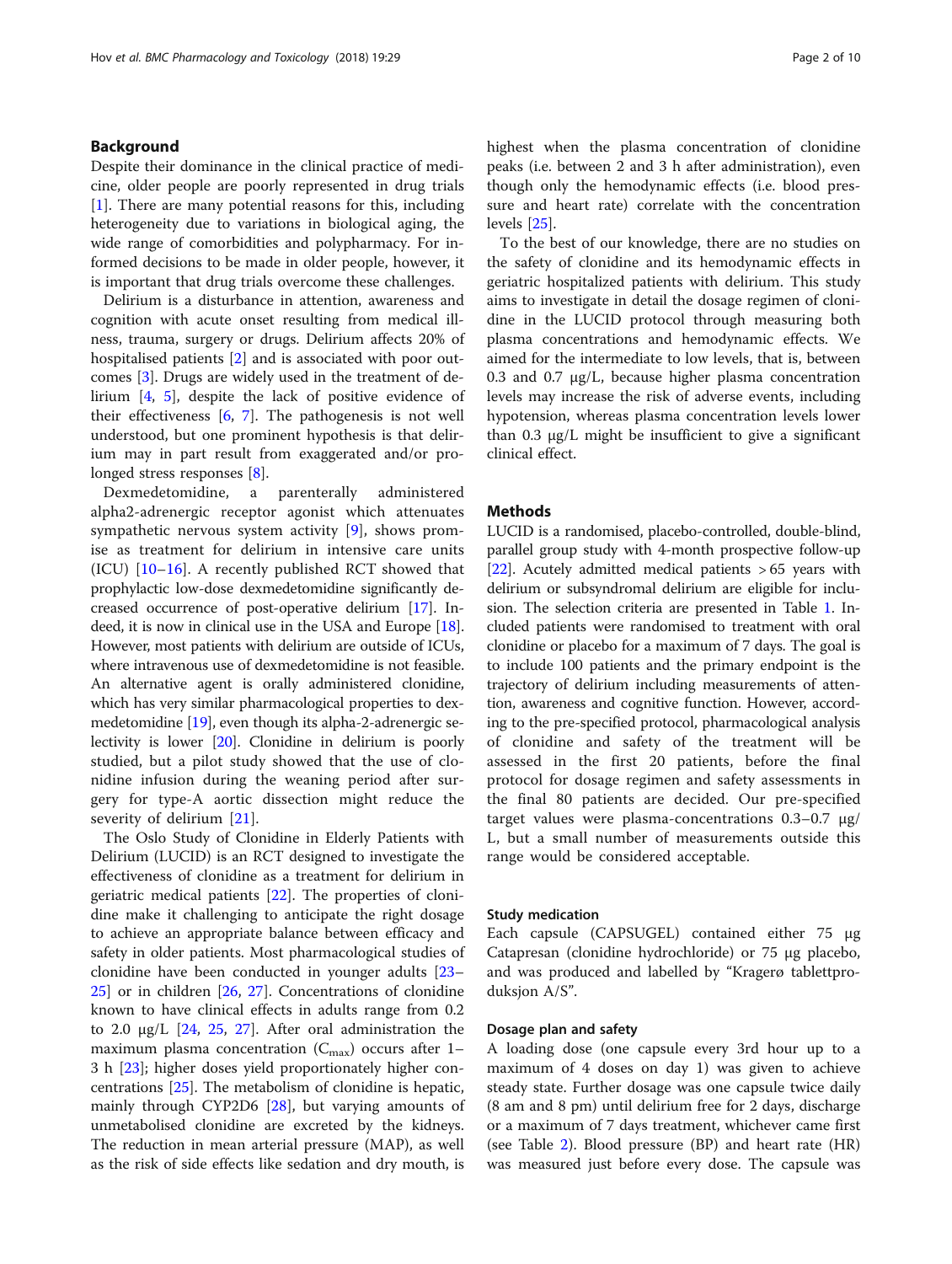## <span id="page-2-0"></span>Table 1 Eligibility criteria

Inclusion criteria

- Patient > 65 years old admitted to an acute medical ward
- Delirium or subsyndromal delirium within the last 48 h
- Signed informed consent from patient or relatives including advance consent for on-going treatment and follow up

### Exclusion criteria

- Symptomatic bradycardia, bradycardia due to sick sinus syndrome, second- or third- degree AV-block (if not treated with pacemaker) or any other reason causing  $HR^a < 50$  bpm<sup>b</sup> at time of inclusion
- Symptomatic hypotension or orthostatic hypotension, or a systolic  $BP<sup>c</sup> < 120$  at the time of inclusion
- Ischemic stroke within the last 3 months or critical peripheral ischemia
- Acute coronary syndrome, unstable or severe coronary heart disease (symptoms at minimal physical activity; NYHA<sup>d</sup> 3 and 4) and moderate to severe heart failure (NYHA 3 and 4). (Acute coronary syndrome is defined according to international guidelines)
- A diagnosis of polyneuropathy, phaeochromocytoma or renal insufficiency (estimated GFR<sup>e</sup>< 30 ml/min according to the MDRD<sup>1</sup> formula)
- Body weight < 45 kg
- Considered as moribund on admission
- Unable to take oral medications
- Current use of tricyclic antidepressants, monoamine reuptake inhibitors or cyclosporine
- Previously included in this study
- Adverse reactions to clonidine or excipients (lactose, saccharose)
- Not speaking or reading Norwegian
- Any other condition as evaluated by the treating physician
- Admitted to the intensive care unit

### $^{\circ}$ HR = heart rate

<sup>b</sup>bpm = beats per minute

## <sup>c</sup>BP = blood pressure

<sup>d</sup>NYHA = New York Heart Association Functional Classification <sup>e</sup>GFR = glomerular filtration rate

f MDRD = Modification of Diet in Renal Disease formula for estimated GFR

not given if the systolic BP (SBP) was < 100 mmHg or HR < 50 beats per minute (bpm). Serum creatinine, blood glucose, ECG, a clinical assessment of hydration and the Richmond Agitation Sedation Scale [\[29](#page-9-0)] were scheduled for daily assessments for safety reasons. Orthostatic BP tests were planned at day 5, 6 or 7 at 11.00 (approximately 3 h after drug intake), but occasionally done on day 4 if study drug was planned halted following protocol. All adverse events were recorded.

## Measurements and procedures

Venous puncture for collection of plasma was scheduled 3 h after each drug intake on day 1, just before drug intake (between 8 am and 9 am on day 2 and day 5, 6 or 7) and 3 h after intake  $(C_{\text{max}})$  at day (4), 5, 6 or 7. Heparin tubes (4 ml) with blood were collected by venous puncture and centrifuged (2000G) for 10 min and two aliquots of at least 250 μl were stored in polypropylene tubes at − 80 °C pending analyses. Clonidine in plasma was determined by the method of Muller et al. [[30](#page-9-0)] with modifications as described by Sulheim et al. [[31](#page-9-0)]. The Data Monitoring Committee (represented by Leiv Otto Watne) was un-blinded to the randomisation, and identified the samples from the 10 patients that had received clonidine for plasma analyses.

## Statistical methods

Statistical analyses were performed in SPSS Statistics version 21 (IBM, Armonk NY) and Prism v7 (Graph Pad Software Inc., La Jolla, CA, USA).

Due to non-normally distributed data, non-parametric tests were used to compare continuous variables between the groups (Mann-Whitney tests) and to compare paired samples (Wilcoxon signed rank tests). To compare change from baseline to given time points between the groups, delta values were calculated and compared with Mann-Whitney U tests. A  $p$ -value of <0.05 was considered statistically significant.

## Results

Between April 2014 and February 2017, of 407 inpatients considered to probably have delirium, 20 patients fulfilled the selection criteria and were included in LUCID and randomised to either clonidine  $(n = 10)$  or placebo  $(n = 10)$ . Median age was 86 years (range 66–95), and 13 (65%) were women. Polypharmacy and use of other antihypertensive drugs were common (see Table [3\)](#page-3-0), but none of the patients were using any known strong CYP2D6 inhibitors (i.e. fluoxetine/paroxetine [\[32](#page-9-0)], bupropion  $[33]$  $[33]$ , quinidine  $[34]$  $[34]$ , cinacalcet  $[35]$  $[35]$  or ritonavir [[36\]](#page-9-0)). See Table [3](#page-3-0) for baseline characteristics.

|  |  |  | Table 2 Dosage plan for clonidine |
|--|--|--|-----------------------------------|
|--|--|--|-----------------------------------|

| Time                                                         | Safety                                                                                                                                                                                                                                                                                                                                                                                                                                      | Dosage                                                                      |
|--------------------------------------------------------------|---------------------------------------------------------------------------------------------------------------------------------------------------------------------------------------------------------------------------------------------------------------------------------------------------------------------------------------------------------------------------------------------------------------------------------------------|-----------------------------------------------------------------------------|
| Day 1 Loading<br>doses                                       | Systolic BP <sup>a</sup> must be > 120 mmHq at inclusion (i.e. before the first loading dose). For any<br>of the subsequent loading doses: If systolic BP is < 100 mmHg, $HRb$ < 50 beats/min, or if<br>RASS <sup>c</sup> is $-3$ or less no more study medication will be given until the planned<br>maintenance dose the next morning. If RASS is $-2$ , the treating physician has to assess if<br>study medication will be given or not | 75 µg every 3rd hour until maximum<br>4 doses, (e.g.: at 2, 5, 8 and 11 pm) |
| Day 2-7<br>Maintenance doses                                 | If systolic BP is < 100 mmHg, HR < 50 beats/min, or if RASS is $-3$ or less just before a<br>planned dose, no study medication will be given until the next planned dose 12 h later.<br>If RASS is $-2$ , the treating physician has to assess if study medication will be given or not                                                                                                                                                     | 75 µg $BIDd$ , at 8–9 am and 8–9 pm                                         |
| ${}^{a}BP = blood pressure$<br>$\mathrm{^b}$ HR = heart rate |                                                                                                                                                                                                                                                                                                                                                                                                                                             |                                                                             |

<sup>c</sup>RASS = Richmond Agitation Sedation Scale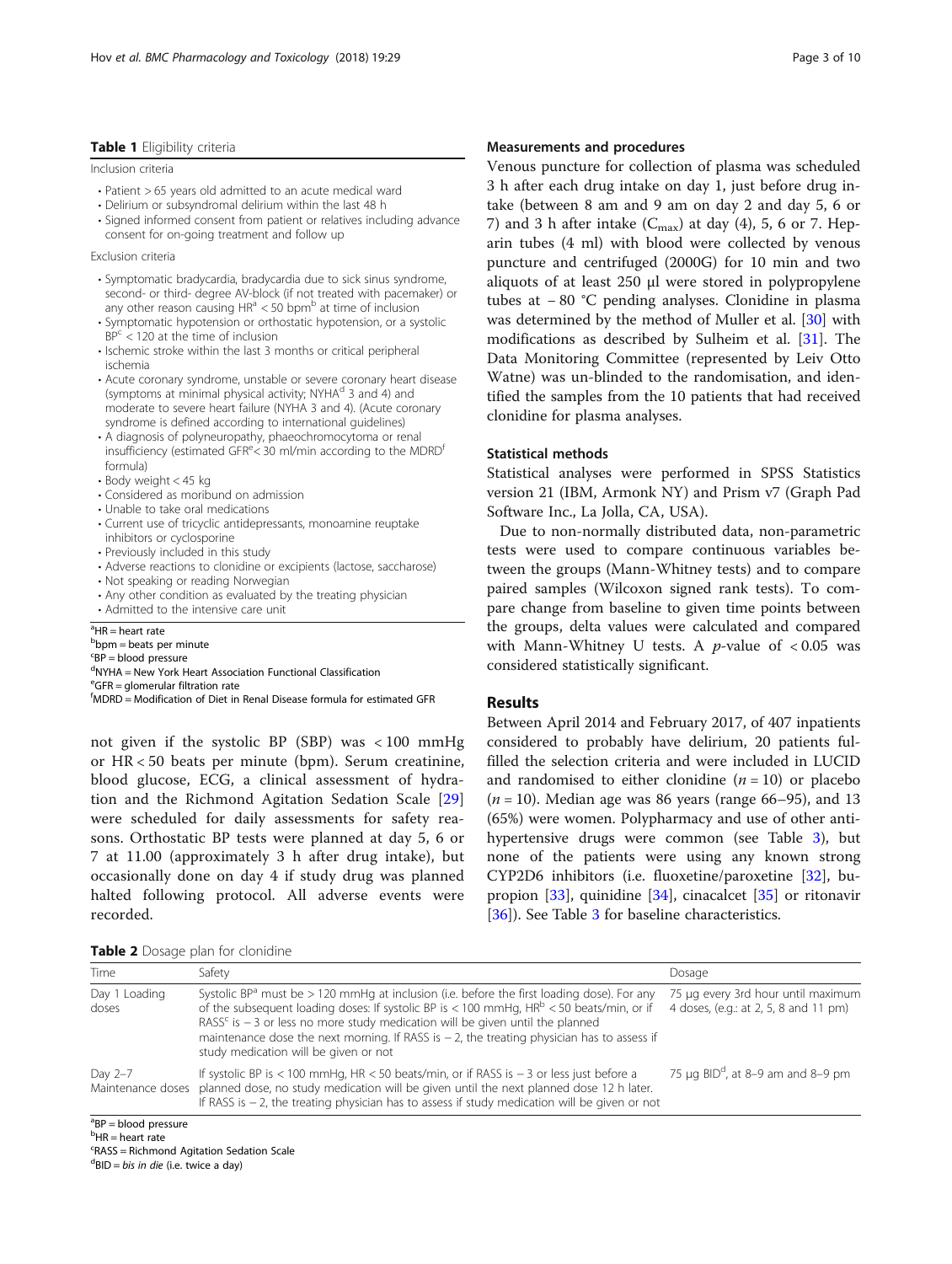<span id="page-3-0"></span>

| Variable                                                                     | Clonidine, $n = 10$ | Placebo, $n = 10$ |
|------------------------------------------------------------------------------|---------------------|-------------------|
| Age, years, median (range)                                                   | 85 (73-94)          | 88 (66-95)        |
| Female, n/N (%)                                                              | 6/10(60)            | 7/10(70)          |
| Body mass index, kg/m <sup>2</sup> , median (range)                          | 23 (19-29)          | $24(17-28)$       |
| Creatinine at baseline, median (range)                                       | 78 (34-128)         | 88 (32-140)       |
| Number of patients using other antihypertensive drugs <sup>a</sup> , n/N (%) | 8/10(80)            | 7/10(70)          |

a<br>Antihypertensive drugs used in the clonidine group (patients using the drug, n); metoprolol (5), furosemide (2), nifedipine (2), amlodipine (1), atenolol (1), bisoprolol (1), candesartan/hydrochlorthiazide (1), nitroglycerin (1) and tamsulosin (1)

## Plasma concentrations

The plasma concentrations in relation to time of drug administration are shown in Table 4. Three hours after the first dose of 75 μg clonidine, plasma concentration rose to median 0.35 μg/L (range 0.24–0.46). Median trough concentration before drug administration at day 2 was 0.70 (0.47–0.96) μg/L. After 4–6 days of clonidine treatment, median trough concentration  $(C_0)$  was 0.47 (0.36–0.76) μg/L, rising to a level of 0.74 (0.56–0.95) μg/ L ( $C_{\text{max}}$ ) 3 h after administration of the regular dose of 75 μg clonidine.

## Hemodynamic changes during treatment

Hemodynamic variables before and during clonidine treatment are presented in Table [5](#page-4-0) and Fig. [1a](#page-5-0) and [b](#page-5-0) for the clonidine and placebo groups, respectively. There was extensive individual BP variation in both treatment groups. The change in SBP from baseline to day 2 (delta values) was median – 16 (range –  $61-40$ ) in the clonidine group and median 7 (range − 40–47) in the placebo groups, but this difference was not statistically significant (median difference 21 mmHg (95%CI  $-12-44$ ,  $p = 0.17$ ).

Time points with a significant change from baseline were only found during the loading dosage regimen at day 1 within the clonidine group. A reduction in SBP from median 141 (range 124–190) mmHg at baseline to 135 (81–170) mmHg at day 2 in the intervention group was also noted, while no reduction was observed in the placebo group (Table [5](#page-4-0)). No adverse events were reported related to changes in BP and HR.

A test for orthostatic hypotension was performed in 11/20 patients. In the clonidine group, 1 of 6 patients had a fall in SBP > 20 mmHg, versus 1 of 5 patients in the placebo group. During the whole treatment period, a SBP < 100 mmHg was measured 3 times in the clonidine group (after the 4th loading dose and in the morning day 2 in patient no. 10, and in the morning day 2 in patient no. 5). SBP was also measured < 100 mmHg once

**Table 4** Clonidine concentrations ( $\mu$ g/L) measured at day 1, day 2 and at steady state

| Patient        | Day 1                   |                         |                         |                         | Day 2         | Steady state Day 4,5 or 6 <sup>a</sup> |                  |
|----------------|-------------------------|-------------------------|-------------------------|-------------------------|---------------|----------------------------------------|------------------|
|                | Dose 1 C <sub>max</sub> | Dose 2 C <sub>max</sub> | Dose 3 C <sub>max</sub> | Dose 4 C <sub>max</sub> | $C_0$         | $C_0$                                  | $C_{\text{max}}$ |
|                | 0.32                    | 0.74                    | 0.76                    |                         | 0.65          | 0.76                                   | 0.95             |
| $\overline{2}$ | 0.24                    | 0.43                    |                         |                         | 0.67          | b                                      | b                |
| 3              |                         |                         |                         | $\subset$               | 0.63          |                                        | 0.56             |
| $\overline{4}$ | 0.34                    | 0.59                    | 0.74                    | 0.91                    | 0.71          | 0.36                                   |                  |
| 5              | 0.39                    |                         |                         |                         | 0.77          |                                        | 0.61             |
| 6              | 0.27                    | 0.41                    |                         | $\subset$               | 0.47          | 0.41                                   |                  |
| $\overline{7}$ | 0.46                    | 0.45                    | 0.63                    |                         | 0.74          | 0.47                                   | 0.71             |
| 8              |                         | 0.71                    |                         | $\subset$               | 0.69          |                                        | 0.92             |
| 9              | 0.40                    | 0.41                    | 0.52                    |                         | 0.82          | 0.67                                   | b                |
| 10             | 0.35                    | 0.85                    | 1.00                    |                         | 0.96          |                                        | 0.77             |
| Median, µg/L   | 0.35                    | 0.52                    | 0.74                    | 0.91                    | 0.70          | 0.47                                   | 0.74             |
| Range, µg/L    | $0.24 - 0.46$           | $0.41 - 0.85$           | $0.52 - 1.00$           |                         | $0.47 - 0.96$ | $0.36 - 0.76$                          | $0.56 - 0.95$    |
| Missing, n     | $\overline{2}$          | $\overline{2}$          | 5                       | 9                       | $\mathbf 0$   | 5                                      | $\overline{4}$   |

All samples were taken 3 h after administration of clonidine, except for  $C_0$  at day 2 and at steady state, taken just before administration of clonidine

 $n_{\text{The samples at steady state were taken at day 4 (patients 5 and 10), day 5 (patients 3, 8 and 9), and day 6 (patients 1, 4, 6 and 7)}$ 

<sup>b</sup>The treatment was halted early (according to the protocol) and complete steady state measurements were not available

<sup>c</sup>4th dose not given (according to the protocol as patients were asleep)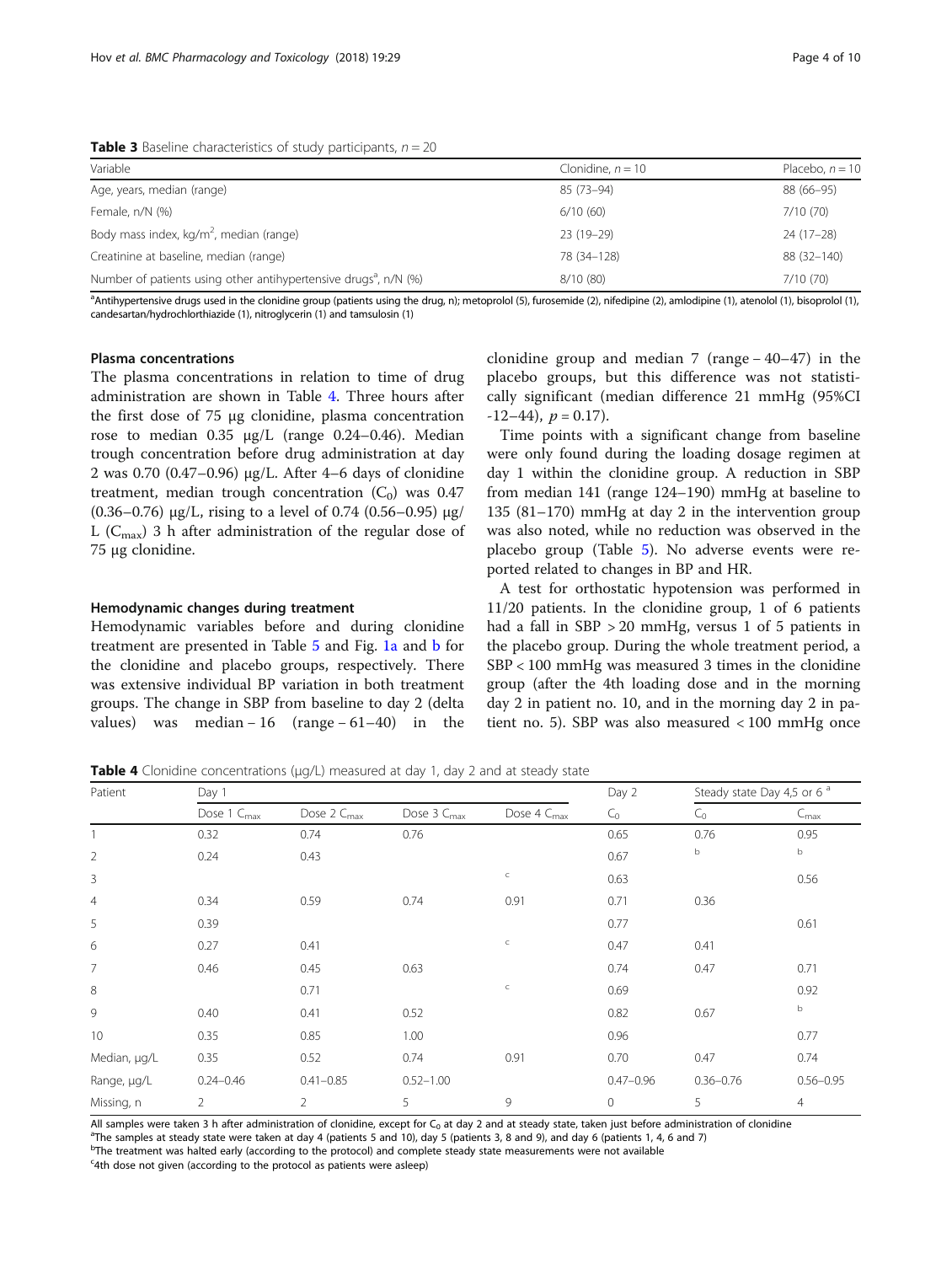<span id="page-4-0"></span>

|                                         |        |                       | Table 5 Hemodynamic variables before and during clonidine treatment                                                                           |                                                                                                                                                                                          |                 |                                                 |                               |                                      |               |                      |
|-----------------------------------------|--------|-----------------------|-----------------------------------------------------------------------------------------------------------------------------------------------|------------------------------------------------------------------------------------------------------------------------------------------------------------------------------------------|-----------------|-------------------------------------------------|-------------------------------|--------------------------------------|---------------|----------------------|
|                                         |        | Baseline              | Day 1, 3 h after dose 1                                                                                                                       | Day 1, 3 h after dose 2                                                                                                                                                                  |                 | Day 1, 3 h after dose 3 Day 1, 3 h after dose 4 | morning dose<br>Day 2, before | Last measurement<br>during treatment | Delta 1ª      | Delta 2 <sup>b</sup> |
| Clonidine                               |        |                       |                                                                                                                                               |                                                                                                                                                                                          |                 |                                                 |                               |                                      |               |                      |
| SBP <sup>c</sup> , mmHg Median 141      |        |                       | 138                                                                                                                                           | $\frac{8}{2}$                                                                                                                                                                            | 133             | $128^\circ$                                     | 135                           | 137                                  | $\frac{9}{1}$ | $-10$                |
|                                         |        | Range 124-190 121-182 |                                                                                                                                               | $106 - 184$                                                                                                                                                                              | $125 - 160$     | $98 - 153^d$                                    | $81 - 170$                    | $102 - 238^e$                        | $-61 - 40$    | $-46 - 98$           |
| DBP <sup>f</sup> , mmHg Median          |        | $\overline{7}$        | $\overline{78}$                                                                                                                               | 67                                                                                                                                                                                       | $\overline{z}$  | ер<br>65                                        | $\frac{8}{2}$                 | 75                                   | $\sqrt{ }$    | $\sqrt{ }$           |
|                                         | Range  | $62 - 105$            | 64-93                                                                                                                                         | 59-84                                                                                                                                                                                    | $62 - 87$       | $58 - 77^d$                                     | 49-97                         | $56 - 109$                           | $-24 - 28$    | $-23 - 40$           |
| HR9, bpm <sup>h</sup>                   | Median | 89                    | 85                                                                                                                                            | 29                                                                                                                                                                                       | 8               | 67 <sup>d</sup>                                 | 84                            | 26                                   | $\frac{6}{1}$ | $-12$                |
|                                         | Range  | $71 - 106$            | 64-92                                                                                                                                         | $63 - 10^{-}$                                                                                                                                                                            | $62 - 92$       | $60 - 89^{4d}$                                  | $72 - 90$                     | $62 - 146$                           | $-41 - 18$    | $-32 - 61$           |
| Placebo                                 |        |                       |                                                                                                                                               |                                                                                                                                                                                          |                 |                                                 |                               |                                      |               |                      |
| SBP, mmHg                               | Median | 130                   | 132                                                                                                                                           | 134                                                                                                                                                                                      | $\frac{8}{118}$ | 170                                             | $\overline{)40}$              | 136                                  |               | $\infty$             |
|                                         | Range  | $122 - 181$           | 94-163                                                                                                                                        | $110 - 152$                                                                                                                                                                              | $113 - 149$     |                                                 | $119 - 170$                   | $110 - 149$                          | $-40 - 47$    | $-56 - 19$           |
| DBP, mmHg                               | Median | 72                    | 76                                                                                                                                            | 72                                                                                                                                                                                       | R               | $\bar{8}$                                       | $\overline{z}$                | 62                                   |               |                      |
|                                         | Range  | 54-105                | 58-103                                                                                                                                        | 56-105                                                                                                                                                                                   | 56-85           | Ï                                               | $61 - 103$                    | 58-96                                | $-27 - 19$    | -31 - 22             |
| HR, bpm                                 | Median | 87                    | 85                                                                                                                                            | 84                                                                                                                                                                                       | 75              | 75'                                             | 84                            | 80                                   |               |                      |
|                                         | Range  | $53 - 123$            | 58-105                                                                                                                                        | 64-106                                                                                                                                                                                   | 58-88           | Ï                                               | $65 - 140$                    | 64-130                               | $-34 - 30$    | $-36 - 36$           |
| abaseline to day 2, before morning dose |        |                       | 3 (p = 0.028)). The within group differences were otherwise not statis<br>Bold characters mark time points with a significant change in value | from baseline (for SBP at 3 h after dose 2 and 4 (respectively $p = 0.047$ and $p = 0.043$ ), for DBP 3 h after dose 2 ( $p = 0.047$ ) and for HR 3 h after dose<br>stically significant |                 |                                                 |                               |                                      |               |                      |

bfrom baseline to last measurement during treatment cSBP = systolic blood pressure

 $d$ Measurements from 5 of 7 patients that received the 4th loading dose

paseme to tagy 2, before morning dose<br>open baseline to last measurement during treatment<br>"Spr = systements from 5 of 7 patients that received the 4th loading dose<br>"One patient had SBP 238 mmHg at the last measurement durin  $^{\rm e}$ One patient had SBP 238 mmHg at the last measurement during treatment, as a part of a hypertensive pulmonary oedema

fDBP = diastolic blood pressure

gHR = heart rate hbpm = beats per minute

iMeasurements only from one patient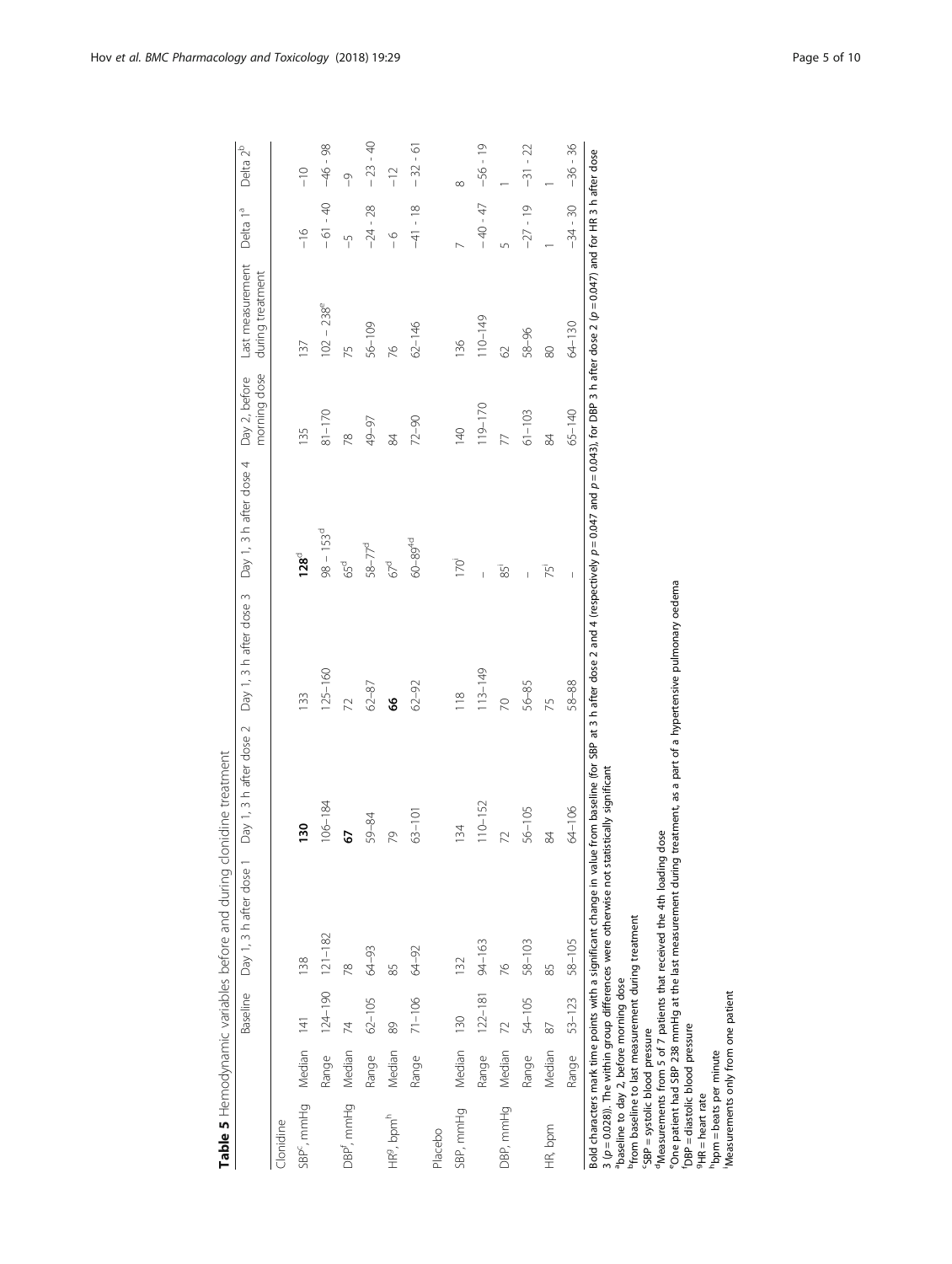in the placebo group. One patient (patient no. 10, morning day 2) had one measurement of HR 49, all other HR measurements were > 50 at all times and no patients had any relevant ECG changes.

Patient no. 10 had a large drop in SBP from baseline to day 2 (from 142 to 81 mmHg). This patient also had the highest plasma concentration level after the third loading dose  $(1.0 \mu g/L)$ , and before the drug administration on day 2 (0.96 μg/L), but kidney function and body mass index were within the normal range. However, as per the protocol, the patient did not receive the next dose, and the SBP and HR was within the accepted range during the rest of the treatment (4 days). Considering all 10 intervention patients, there was no correlation between the clonidine concentrations and the level of drop of SBP from baseline to the morning at day 2 (Pearson coefficient 0.271,  $p = 0.448$  (Fig. 2)).







<span id="page-5-0"></span>

100

75

50

25  $\mathbf 0$ 

SBP drop from baseline

to day 2, mmHg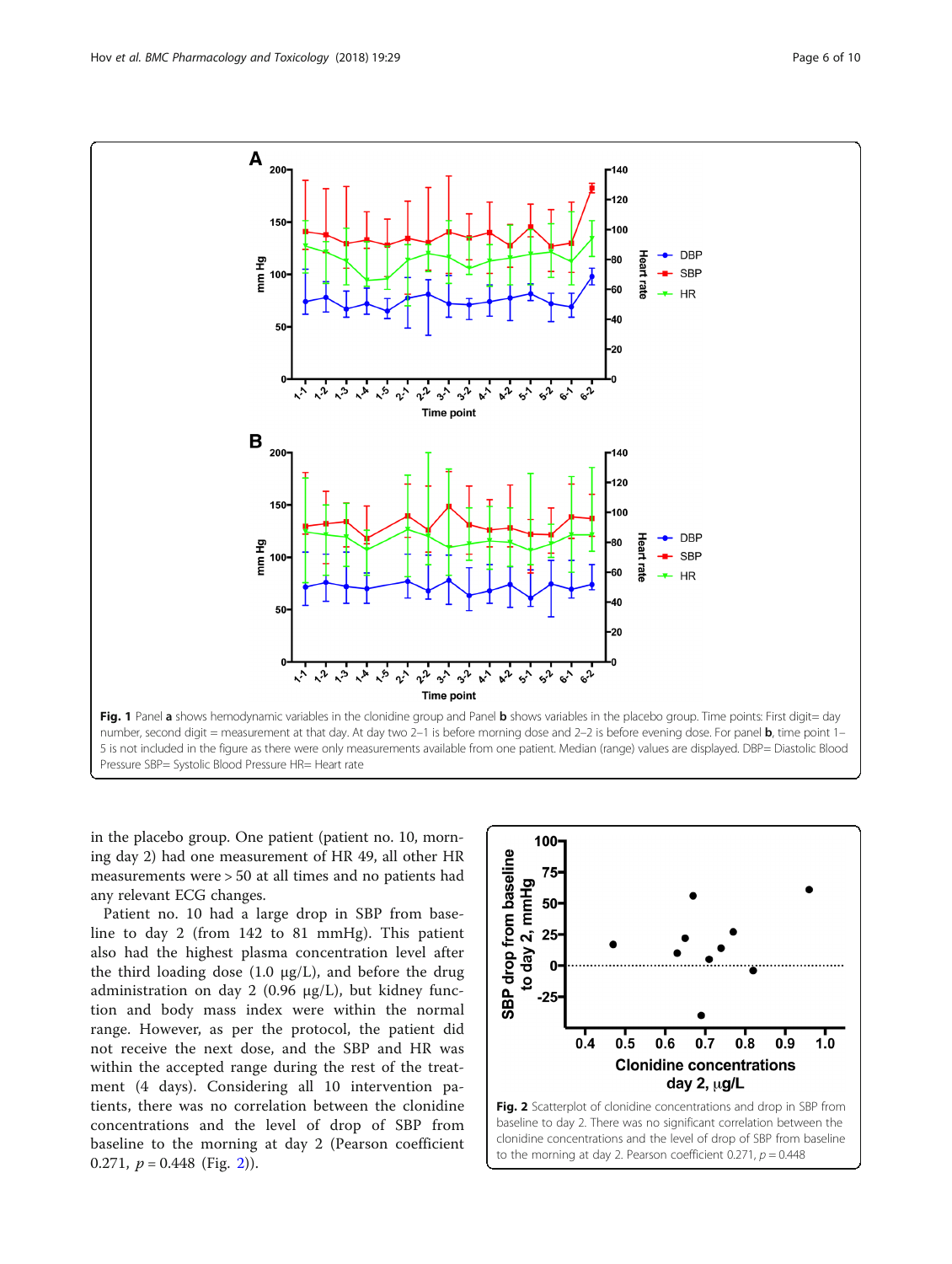## Other adverse events

On the 5th day of treatment one patient in the clonidine group developed hypertensive pulmonary oedema (SBP 238 mmHg). According to the study protocol the study drug was halted. The Principal Investigator chose to report this to The Norwegian Medicines Agency as a Serious Unexpected Serious Adverse Reaction as causality may have been possible, although considering the known pharmacological effects of clonidine, hypertension caused by the treatment would not be expected. The patient died 2 weeks later and a follow up report was filed. In the placebo group two patients died during the hospital stay or shortly after discharge.

Regarding minor adverse events, two patients in both the clonidine and the placebo group reported dry mouth. One patient in the clonidine group experienced a fall during the treatment, but it was not considered related to hypotension and there was no orthostatic hypotension measured in this patient. There were no significant alterations in blood-glucose or significant episodes of sedation (RASS -3 or less) in either treatment group.

## Missing samples

27 of 70 (39%) scheduled blood samples were missing. For the planned sample after loading dose 4, 9 of 10 samples were missing (including 3 cases in which the patients never received the 4th dose). The other reasons for missing samples were: not all patients were willing to give repeated blood samples; some patients had veins that were difficult to puncture, making repeated punctures too uncomfortable; if the patients were asleep at midnight, we did not wake them up because it could worsen the delirium. Additionally, one patient (patient no. 2) was treated only for 3 days and gave no sample in steady state. No blood samples were lost after collection.

Of the 7 patients that received the 4th loading dose of clonidine, a control BP 3 h after this last dose was missing in 2 patients as they were asleep and waking them up might worsen the delirium.

## **Discussion**

The main findings of this study is that the dosage regimen described in the LUCID protocol, with a loading dose of 75 μg clonidine every 3rd hour up to a maximum of 4 doses on day 1 and further 75 μg twice daily, is generally adequate for target concentration of 0.3–0.7 μg/L. However, as the trough concentrations on day 2 were slightly high, a loading dose seems unnecessary and we propose that a revised dosage regimen of 75 μg twice daily from day 1 is both adequate and easier to administer. There was a trend that clonidine had an effect on BP and HR also in these geriatric medical patients, and these effects might relate to concentration levels. Our safety protocol with measurements of BP and HR before administering clonidine to this patient group thus proved both necessary and adequate.

The step-wise regimen with repeated doses of 75 μg every 3rd hour, up to a maximum of 300 μg the first day, was effective and resulted in plasma concentration levels at the higher end of the expected therapeutic range. We aimed for plasma concentration levels between 0.3 and 0.7 μg/L, and calculated theoretically that  $C_{\text{max}}$  at day one should be lower than 1.2 μg/L [\[22](#page-9-0)]. No measurements showed higher values than 1.0 μg/L, but many samples are missing after the last dose at day 1, and so we cannot rule out that some patients had concentrations above 1.2 μg/L. Also, the trough concentration at day 2 was at the higher end of our pre-specified target concentration, and would rise further after the next dose (even though this was not measured in this study). The three patients that only received 3 loading doses had among the lower values at day 2 as expected. A few patients had some measurements higher than 0.7 μg/L, and no patients had lower levels than 0.3 μg/L on day 2. Based on our findings of some concentration levels higher than expected and trough concentrations in the higher end at day 2, we suggest a loading dose is unnecessary and a dosage regimen of 75 μg twice daily from day 1 is both adequate and easier to administer.

Examining the response from the very first dose of 75 μg clonidine, the median plasma concentration level (0.35 μg/L) was already within our pre-specified expected range. This finding is in line with previously published studies of plasma concentrations of clonidine in younger adults [\[23](#page-9-0)] where it was shown that a single dose of 75 μg clonidine gave concentration max of 0.285 (+/− 0.001) ng/ml. That study seemingly had a lower inter-patient variability than we found, possibly due to a healthier, younger population. We chose a single time-point for  $C_{\text{max}}$  concentration measures (3 h post dose). As the time  $(T_{\text{max}})$  from intake to  $C_{\text{max}}$  varies inter-individually, our variability might simply be a reflection of this. Several repeated samples (e.g. from in-dwelling cannulas) could have given more accurate measures of  $T_{\text{max}}$  and thus  $C_{\text{max}}$  for every patient. However, in our population of frail, elderly patients even more blood samples, or the use of in-dwelling cannulas, would raise both practical and ethical issues. Also, we assume that by collecting samples at a time corresponding with a late  $T_{\text{max}}$  (i.e. 3 h) we will still be relatively close to  $C_{\text{max}}$  even in patients who may have a shorter  $T_{\text{max}}$ , given the relatively long half-life of clonidine (between 5 to 25.5 h).

The clonidine concentration levels measured at steady state (day 4–6) were also within the target range. After the initial loading doses, clonidine 75 μg twice daily was sufficient to reach trough concentrations  $(C_0)$  at median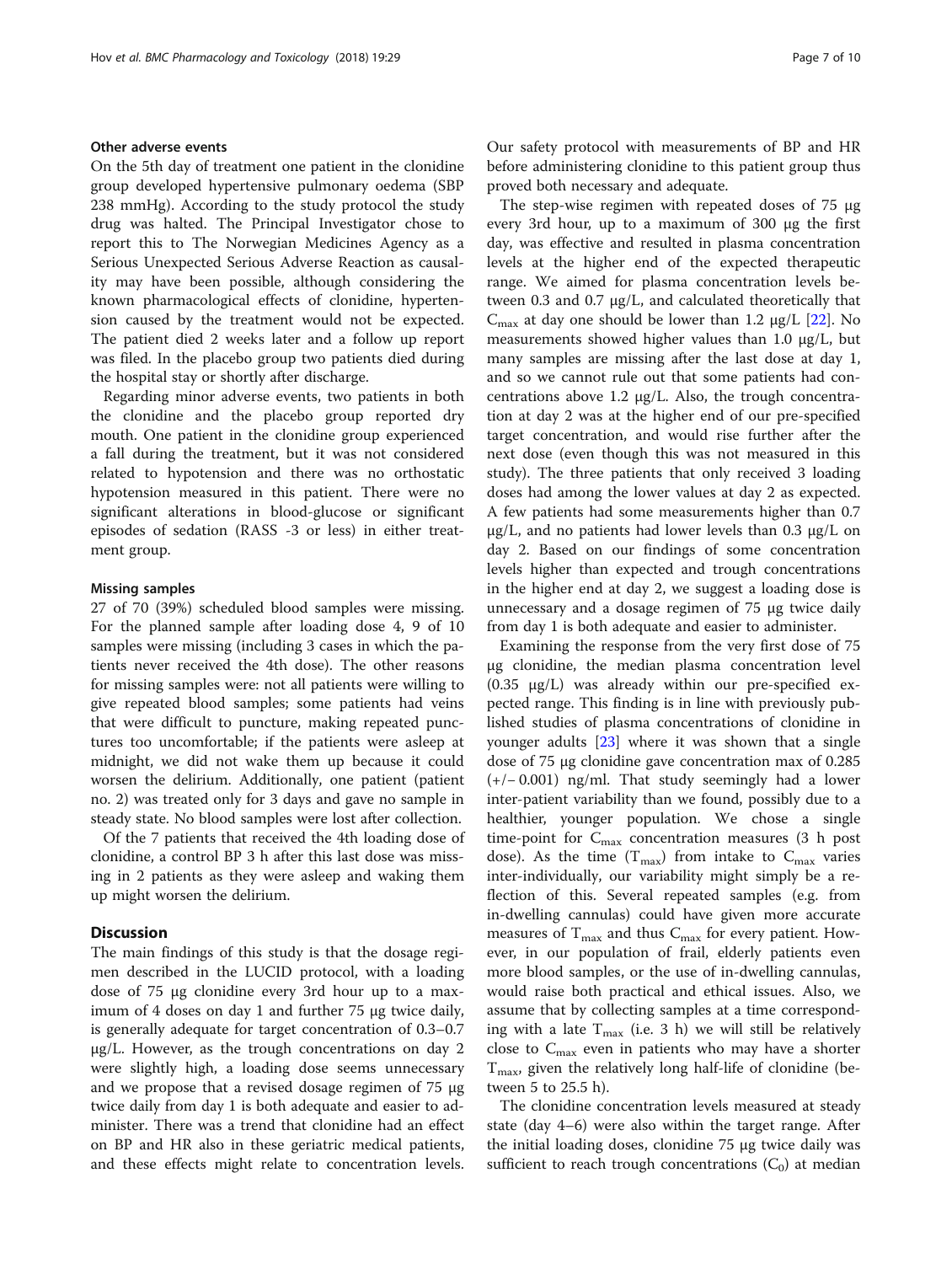0.47 μg/L, rising to a median level of 0.74 μg/L ( $C_{\text{max}}$ ) after intake of another 75 μg clonidine. These results are also in line with previous studies. In a study of adolescents with chronic fatigue syndrome, a dosage of 50 μg twice per day for 14 days resulted in median  $C_0$  at 0.21 μg/L, rising to median 0.41 μg/L ( $C_{\text{max}}$ ) 2 h after administration of one regular dose of 50  $\mu$ g [[26](#page-9-0)]. In subjects receiving oral clonidine 100 μg twice per day for 6 weeks, plasma concentration ranged between 0.4 and 0.7 μg/L (2 h after intake of 100 μg) [[25](#page-9-0)]. Another study found that a single dose of 75 μg gave a  $C_{\text{max}}$  of 0.66 μg/L after achieving steady state with two 75 μg doses [\[37\]](#page-9-0).

Clonidine has well known antihypertensive effects and it also lowers the heart rate [\[37](#page-9-0)]. The maximum hypotensive effect and degree of bradycardia are related to dose and peak plasma concentrations [[23](#page-9-0)]. Therefore, the hemodynamic changes with a trend of lower BP and HR during clonidine treatment were as expected as we reached the assumed therapeutic concentrations. The changes in BP and HR in patients treated with clonidine were not significantly larger than in the placebo group. Wide 95% confidence intervals indicate that this is likely due to the low number of participants as the trend was clearly present in the clonidine group and not in the placebo group. Our main goal was, however, not to formally establish differences in BP between the clonidine and the placebo group. In order to ensure sufficient statistical power for this comparison, a much larger study would have been necessary. It has previously been shown that there is a correlation between plasma concentration levels and drop in SBP [\[25](#page-9-0)]. In this group as a whole we could not statistically confirm this, but again this might be due to the small sample size.

Also, a great variability in blood pressure and heart rate values would be expected in a geriatric hospital population due to the natural course of the illnesses and other treatment received. Notably, even if the median blood pressure and heart rate values were lower in the patients that received clonidine, the values were not below that what would be generally considered safe and adverse symptoms were not reported related to changes in BP and HR. So, even if the plasma concentration levels of clonidine occasionally were higher than 0.7 μg/ L, this dosage regimen did not have any hemodynamic effects considered unsafe.

Large variability in the half-life of clonidine has previously been reported, and for elderly patients who tend to have an increase in volume of distribution of lipid soluble drugs [\[38](#page-9-0)] (like clonidine) such an increase of half-life would be expected to be more frequent. Half-life was however not estimated in this study. Effects of polypharmacy and interactions related to metabolizing enzymes are another source of variability and heterogeneity. To avoid known interactions, a few drugs were listed as exclusion criteria and to our knowledge; none of the medications used in our patients are strong CYP2D6 inhibitors. However, several other antihypertensive medications were in use affecting the BP variation. Also, in this elderly population a varying degree of reduction of renal and hepatic clearance must be expected. Dose adjustments based on renal function is recommended, and thus an eligibility criterion of eGFR > 30 was chosen as it was not feasible to include individual dose adjustments in our protocol. For hepatic function, the manufacturer suggests no dose adjustments. Accordingly, no dose adjustments or safety measures of liver function were included.

Patient no. 10 illustrates the difficulties in predicting individual effects on BP. The patient had a large reduction in SBP during the first day of treatment, but both the kidney function and the body mass index were within the normal range, and the patient did not otherwise differ from the other patients receiving clonidine. Many of these issues are not unique to clonidine, but illustrate some of the challenges in administering drugs in the geriatric population. This emphasizes the importance of clinical efficacy measurements for safety assessments.

The reasons for missing samples illustrate some of the feasibility issues with intensive follow-up studies in this population. Despite signalising a positive attitude at inclusion, not all patients were willing to give repeated blood samples. In other cases, we had to consider what was best for the patients (i.e. veins that were difficult to puncture, making repeated punctures too uncomfortable; and the risk of worsening delirium if the patient was asleep). Pharmacological studies are rarely performed in elderly patients, and in future studies these challenges must be taken into account in the study design both regarding sample schedules (e.g. timing of samples; which are the most crucial and which can be 'optional') and sample size (anticipating the proportion of samples likely to be missed).

This study is part of a well-designed RCT with a pre-published protocol. The study included a real-life, placebo-treated control group in the assessment of hemodynamic changes. There was a clear pre-defined prediction of plasma concentration levels, based on theoretical calculations. The patients were monitored very closely; safety and optimal clinical care of the patients was the priority. Some limitations of the study need to be acknowledged. Some planned plasma concentration samples are missing. The sample size was small. Additionally, because of the strict exclusion criteria, the external validity of our findings might be limited, at least regarding the pharmacodynamic effects of clonidine.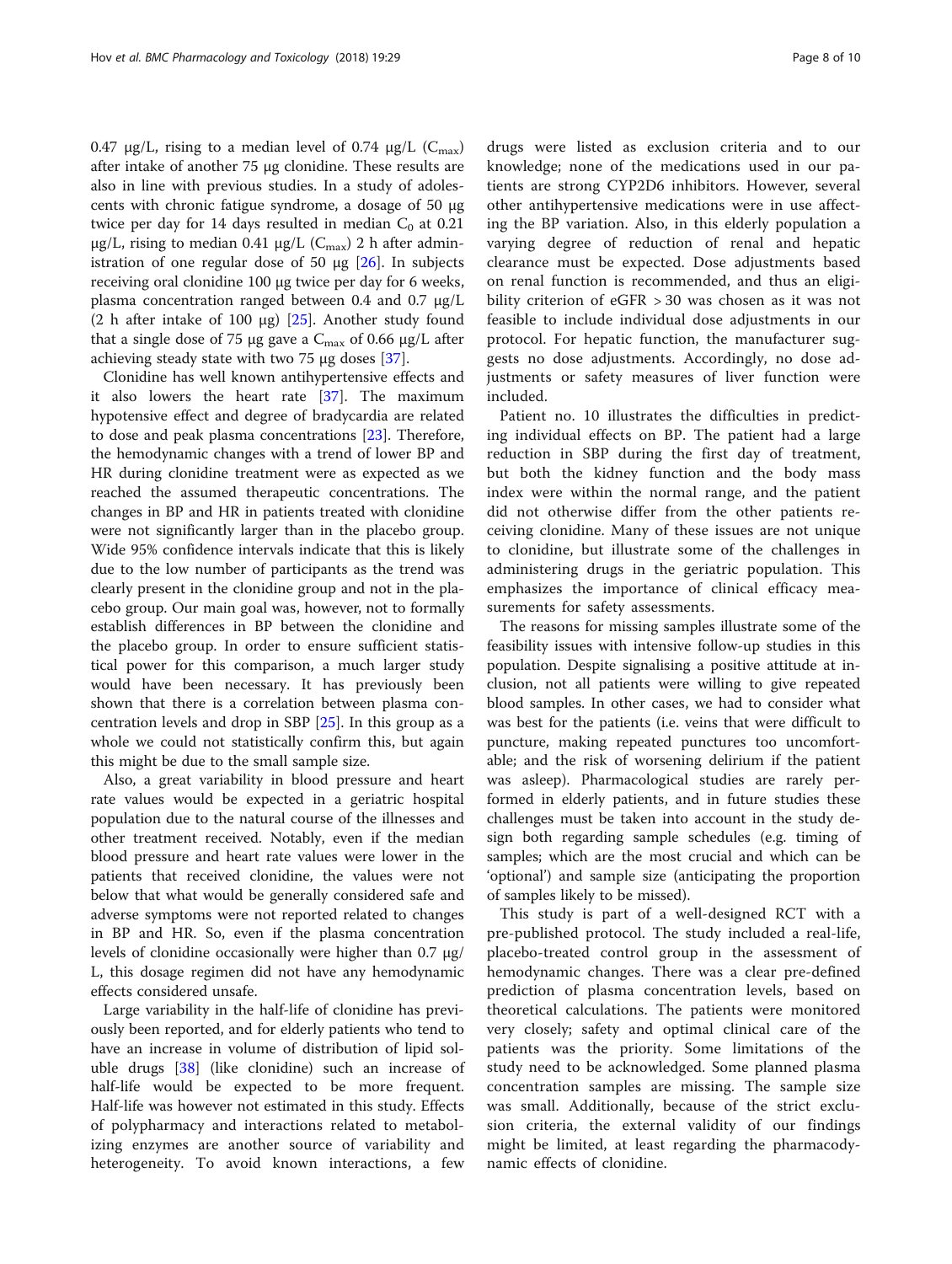## <span id="page-8-0"></span>Conclusion

The main finding of this study is that a dosage regimen, as described in the LUCID protocol, with a loading dose of 75 μg every 3rd hour up to a maximum of 4 doses on day 1 and further 75 μg twice daily, seems safe, with the limitation that this is based on a small sample size. For a target concentration of 0.3–0.7 μg/L, a loading dose is unnecessary and we propose that a dosage regimen of 75 μg twice daily from day 1 is both adequate and easier to administer. There was a clear trend that clonidine has an effect on BP and HR, which might relate to concentration levels, and we believe a safety protocol with measurements of BP and HR before administering clonidine to this patient group is both a necessary and a sufficient precaution. We also found that this geriatric population does have a higher inter-patient variability of plasma concentration levels compared to previous studies done in healthier, younger populations, which illustrates the difficulties of geriatric pharmacological treatment and supports the need for clinical efficacy measurements for these patients.

#### Abbreviations

BP: Blood pressure; bpm: Beats per minute; C<sub>0</sub>: Trough concentration; C<sub>max</sub>: Maximum plasma concentration; DBP: Diastolic blood pressure; HR: Heart rate; ICU: Intensive care unit; LUCID: The Oslo Study of Clonidine in Elderly Patients with Delirium; MAP: Mean arterial pressure; RCT: Randomised controlled trial; SBP: Systolic blood pressure;  $T_{\text{max}}$ : Time from intake to  $C_{\text{max}}$ 

#### Acknowledgments

The authors wish to thank the patients and staff at the Department of Geriatric Medicine and Department of Acute Medicine at Oslo University Hospital, Ullevål. They also thank research assistants Helene Halsteinli Unsvåg and Therese Omland for assisting in data collection and Leiv Otto Watne for work with Data Monitor Committee.

## Funding

LUCID was mainly funded by South-Eastern Norway Regional Health Authority and the University of Oslo. The sponsors had no role in the design, collection, analysis and interpretation of the data or in writing the manuscript.

### Availability of data and materials

The datasets generated and analysed during the current study are not publicly available due to low number of individuals and therefore individual privacy could be compromised. Most data are however included in this paper, and supplementary data are available from the corresponding author on reasonable request.

### Authors' contributions

TBW initiated the study. The study was designed by TBW, EQ, VBW, ES, KRH and BEN. KRH and BEN were the daily responsible of running the study and collecting the data, ØU also made substantial contributions in acquisition of data. AMA had particular responsibility for planning and performing the analyses of clonidine in plasma samples. EQ and VBW had particular responsibility for analysis and interpreting of pharmacological data and have contributed to the design of the pharmacological part of intervention. AM participated in all aspects of the project planning. ES carried out the randomisation procedure and has participated in planning of the statistical analyses. All authors made substantive intellectual contributions to the manuscript and all authors read and approved the final manuscript. KRH and BEN contributed equally and are both primary authors to this manuscript.

### Ethics approval and consent to participate

The study was undertaken in accordance with the Declaration of Helsinki. The data and plasma samples were collected after informed consent from the patient and/or proxy (if patient was lacking capacity to consent due to delirium and/or dementia), as approved by the Regional Committee for Ethics in Medical and Health Research (South-East Norway). REK: 2013/525. None of our 20 patients were fully competent to consent to this study, so next of kin gave consent in all cases. Still, all patients were informed to the level of their capacity and all tests were voluntary at all times. Approved by The Norwegian Medicines Agency.

#### Competing interests

The authors declare that they have no competing interests.

## Publisher's Note

Springer Nature remains neutral with regard to jurisdictional claims in published maps and institutional affiliations.

### Author details

<sup>1</sup>Oslo Delirium Research Group, Department of Geriatric Medicine, Oslo University Hospital, Oslo, Norway. <sup>2</sup>Institute of Clinical Medicine, University of Oslo, Oslo, Norway. <sup>3</sup>Department of Pharmacology, Oslo University Hospital Oslo, Norway. <sup>4</sup>Department of Acute Medicine, Oslo University Hospital, Oslo Norway. <sup>5</sup>Department of Paediatrics, Akershus University Hospital, Lørenskog Norway. <sup>6</sup>Edinburgh Delirium Research Group, Geriatric Medicine, University of Edinburgh, Edinburgh, UK. <sup>7</sup> Department of Public Health and Nursing Norwegian University of Science and Technology, Trondheim, Norway. 8 Department of Cardiology, Oslo University Hospital, Oslo, Norway.

## Received: 17 July 2017 Accepted: 22 May 2018 Published online: 08 June 2018

#### References

- Briggs R, Robinson S, O'Neill D. Ageism and clinical research. Ir Med J. 2012; 105(9):311–2.
- 2. Ryan DJ, O'Regan NA, Caoimh RO, Clare J, O'Connor M, Leonard M, McFarland J, Tighe S, O'Sullivan K, Trzepacz PT, et al. Delirium in an adult acute hospital population: predictors, prevalence and detection. BMJ Open. 2013;3(1). [https://doi.org/10.1136/bmjopen-2012-001772.](https://doi.org/10.1136/bmjopen-2012-001772)
- 3. Witlox J, Eurelings LS, de Jonghe JF, Kalisvaart KJ, Eikelenboom P, van Gool WA. Delirium in elderly patients and the risk of postdischarge mortality, institutionalization, and dementia: a meta-analysis. JAMA. 2010;304(4):443–51.
- 4. Carnes M, Howell T, Rosenberg M, Francis J, Hildebrand C, Knuppel J. Physicians vary in approaches to the clinical management of delirium. J Am Geriatr Soc. 2003;51(2):234–9.
- 5. Morandi A, Davis D, Taylor JK, Bellelli G, Olofsson B, Kreisel S, Teodorczuk A, Kamholz B, Hasemann W, Young J, et al. Consensus and variations in opinions on delirium care: a survey of European delirium specialists. Int Psychogeriatrics. 2013;25(12):2067–75.
- 6. Neufeld KJ, Yue J, Robinson TN, Inouye SK, Needham DM. Antipsychotic medication for prevention and treatment of delirium in hospitalized adults: a systematic review and meta-analysis. J Am Geriatr Soc. 2016;64(4):705–14.
- 7. Inouye SK, Westendorp RG, Saczynski JS. Delirium in elderly people. Lancet. 2014;383(9920):911–22.
- 8. Maclullich AM, Ferguson KJ, Miller T, de Rooij SE, Cunningham C. Unravelling the pathophysiology of delirium: a focus on the role of aberrant stress responses. J Psychosom Res. 2008;65(3):229–38.
- 9. Smith H, Elliott J. Alpha(2) receptors and agonists in pain management. Curr Opin Anaesthesiol. 2001;14(5):513–8.
- 10. Pandharipande PP, Pun BT, Herr DL, Maze M, Girard TD, Miller RR, Shintani AK, Thompson JL, Jackson JC, Deppen SA, et al. Effect of sedation with dexmedetomidine vs lorazepam on acute brain dysfunction in mechanically ventilated patients: the MENDS randomized controlled trial. JAMA. 2007; 298(22):2644–53.
- 11. Riker RR, Shehabi Y, Bokesch PM, Ceraso D, Wisemandle W, Koura F, Whitten P, Margolis BD, Byrne DW, Ely EW, et al. Dexmedetomidine vs midazolam for sedation of critically ill patients: a randomized trial. JAMA. 2009;301(5):489–99.
- 12. Maldonado JR, Wysong A, van der Starre PJ, Block T, Miller C, Reitz BA. Dexmedetomidine and the reduction of postoperative delirium after cardiac surgery. Psychosomatics. 2009;50(3):206–17.
- 13. Shehabi Y, Grant P, Wolfenden H, Hammond N, Bass F, Campbell M, Chen J. Prevalence of delirium with dexmedetomidine compared with morphine based therapy after cardiac surgery: a randomized controlled trial